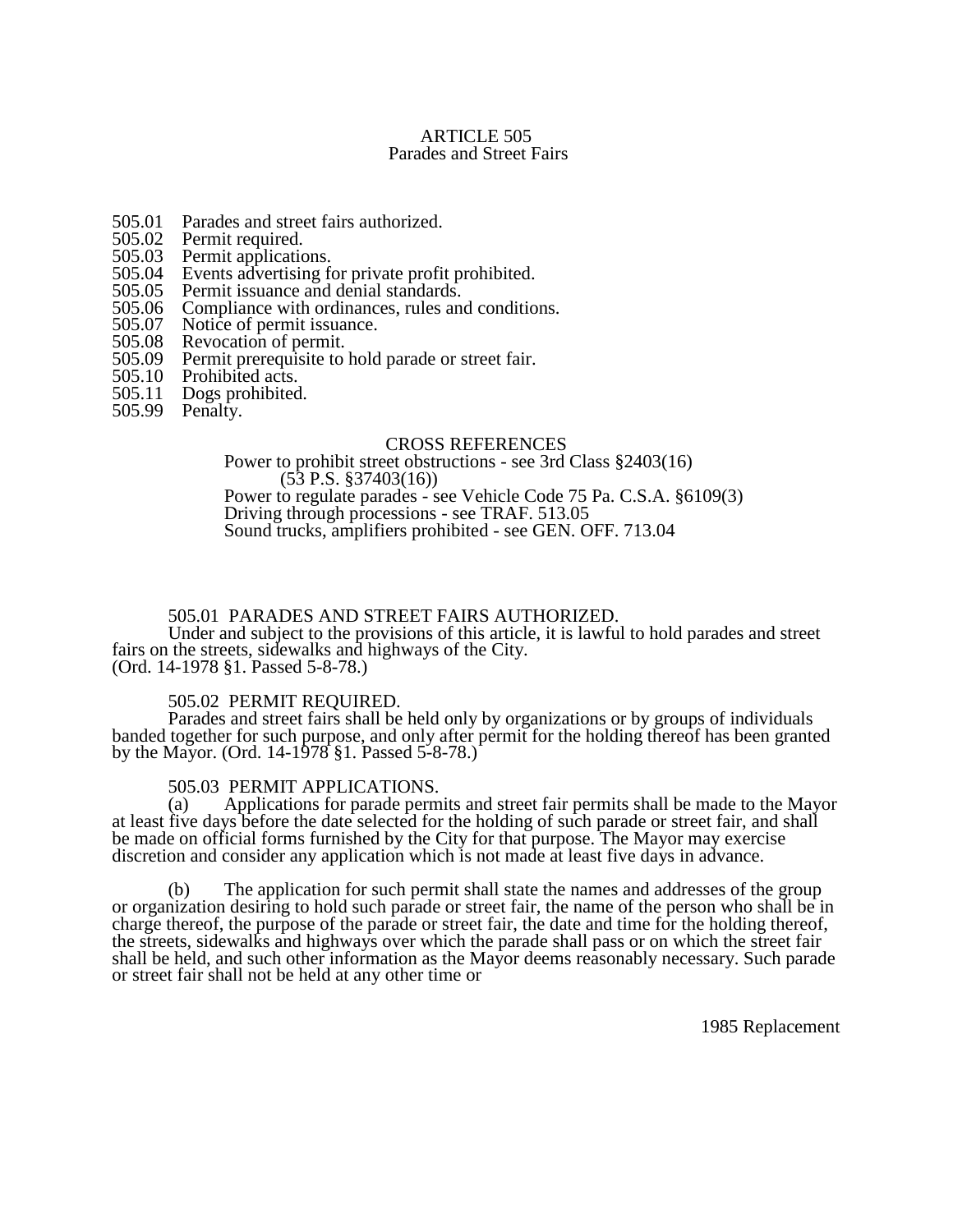on any other streets, sidewalks or highways not specified in the application for the permit. The application for the permit shall be filed by the person in charge of such group or organization. (Ord. 14-1978 §1. Passed 5-8-78.)

(c) Applications for parade permits and street fair permits shall be accompanied by a fee of not less than ten dollars (\$10.00) nor more than thirty dollars (\$30.00). The exact fee shall be set by the Mayor in such amount as he may from time to time determine to be sufficient to cover the cost of processing such application. (Ord. 26-1984 §1. Passed 10-16-84.)

#### 505.04 EVENTS ADVERTISING FOR PRIVATE PROFIT PROHIBITED.

No permit shall be issued authorizing the conduct of a parade or street fair which the Mayor finds is proposed to be held for the sole purpose of advertising any product, goods, wares, merchandise or commercial event, and is designed to be held purely for private profit. (Ord. 14-1978 §1. Passed 5-8-78.)

# 505.05 PERMIT ISSUANCE AND DENIAL STANDARDS.<br>(a) Standards for Issuance. The Mayor shall issue a parade

Standards for Issuance. The Mayor shall issue a parade or street fair permit conditioned upon the applicant's written agreement to comply with the terms of such permit unless the Mayor finds that:<br>(1) The ti

The time, size and location of the parade or street fair will disrupt to an unreasonable extent the movement of traffic or the public peace;<br>(2) The parade or street fair is of a size or nature that requires The parade or street fair is of a size or nature that requires the

diversion of so great a number of police officers of the City that reasonable police protection would be denied to the City;

(3) Such parade or street fair will interfere with another parade or street fair for which a permit has been issued.

(b) Standards for Denial. The Mayor shall deny an application for a parade or street fair permit and notify the applicant of such denial where:

- (1) The Mayor makes any finding contrary to the findings required to be made for the issuance of a permit;
	- (2) The information contained in the application is found to be false or nonexistent in any material detail;<br>(3) The applicant refuses to age

The applicant refuses to agree to abide by or comply with all conditions of the permit. (Ord. 14-1978 §1. Passed 5-8-78.)

## 505.06 COMPLIANCE WITH ORDINANCES, RULES AND CONDITIONS.

Any parade or street fair shall be subject to City ordinances and resolutions, to any rules and regulations which may be prescribed by the Mayor applicable to such parades and street fairs, and to any conditions imposed by the Mayor in the permit. (Ord. 14-1978 §1. Passed 5-8-78.)

#### 505.07 NOTICE OF PERMIT ISSUANCE.

Immediately upon the granting of a permit for a parade or street fair, the Mayor shall send a copy thereof to the following individuals:

- (a) Chief of Police.<br>
(b) Fire Chief.
- Fire Chief.
- (c) Director of Public Safety.
- (d) Director of Public Works.